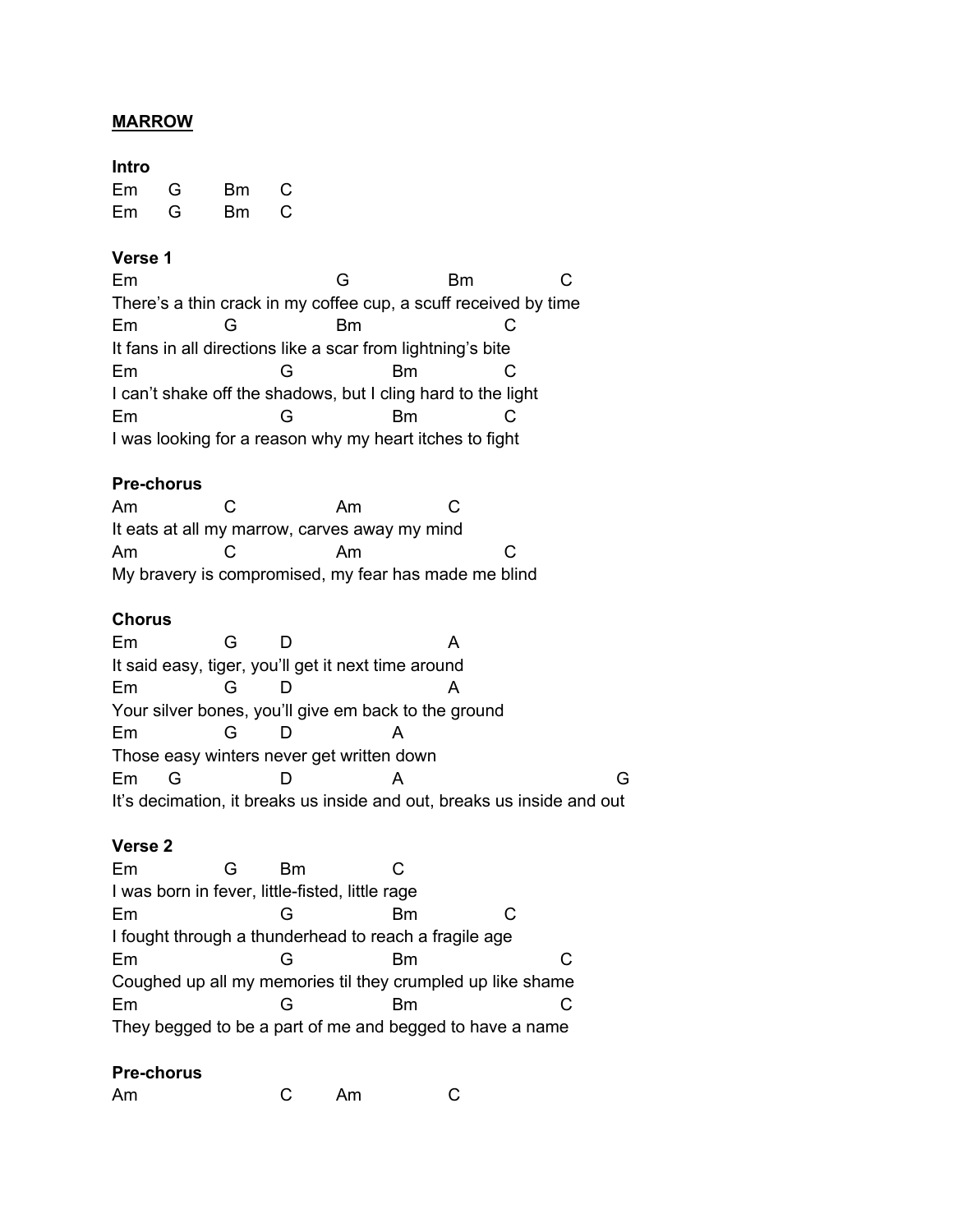They ate at all my marrow, carved away my mind Am C Am C My bravery was compromised, my fear had made me blind

#### **Chorus**

Em G D A They said easy, tiger, you'll get it next time around Em G D A Your silver bones, you'll give em back to the ground Em G D A Those easy winters never get written down Em G D A It's decimation, it breaks us inside and out

# **Bridge**

G Bm Breaks us inside and out, breaks us inside and out D G Breaks us inside and out, breaks us inside and out E A Breaks us inside and out…

# **Interlude**

| Em | G | Вm | С |
|----|---|----|---|
| Em | G | Вm | С |

# **Verse 3**

| Em | G                                                     | Вm |    |                                                                 |  |
|----|-------------------------------------------------------|----|----|-----------------------------------------------------------------|--|
|    | I follow Ariadne's Thread until I fall apart          |    |    |                                                                 |  |
| Em |                                                       | Вm |    |                                                                 |  |
|    | Paper bags for lungs, a broken kickdrum for a heart   |    |    |                                                                 |  |
| Em |                                                       | Вm |    |                                                                 |  |
|    | I seem full of life, but Mother Nature takes her toll |    |    |                                                                 |  |
| Em |                                                       |    | Вm |                                                                 |  |
|    |                                                       |    |    | She'll take what she wants, and in a way she'll leave you whole |  |

# **Pre-chorus**

| Am                                                    | C | Am |    |  |
|-------------------------------------------------------|---|----|----|--|
| She ate at all my marrow, carved away my mind         |   |    |    |  |
| Am                                                    | C |    | Am |  |
| All my fears were compromised, I left them all behind |   |    |    |  |

# **Chorus**

Em G D A